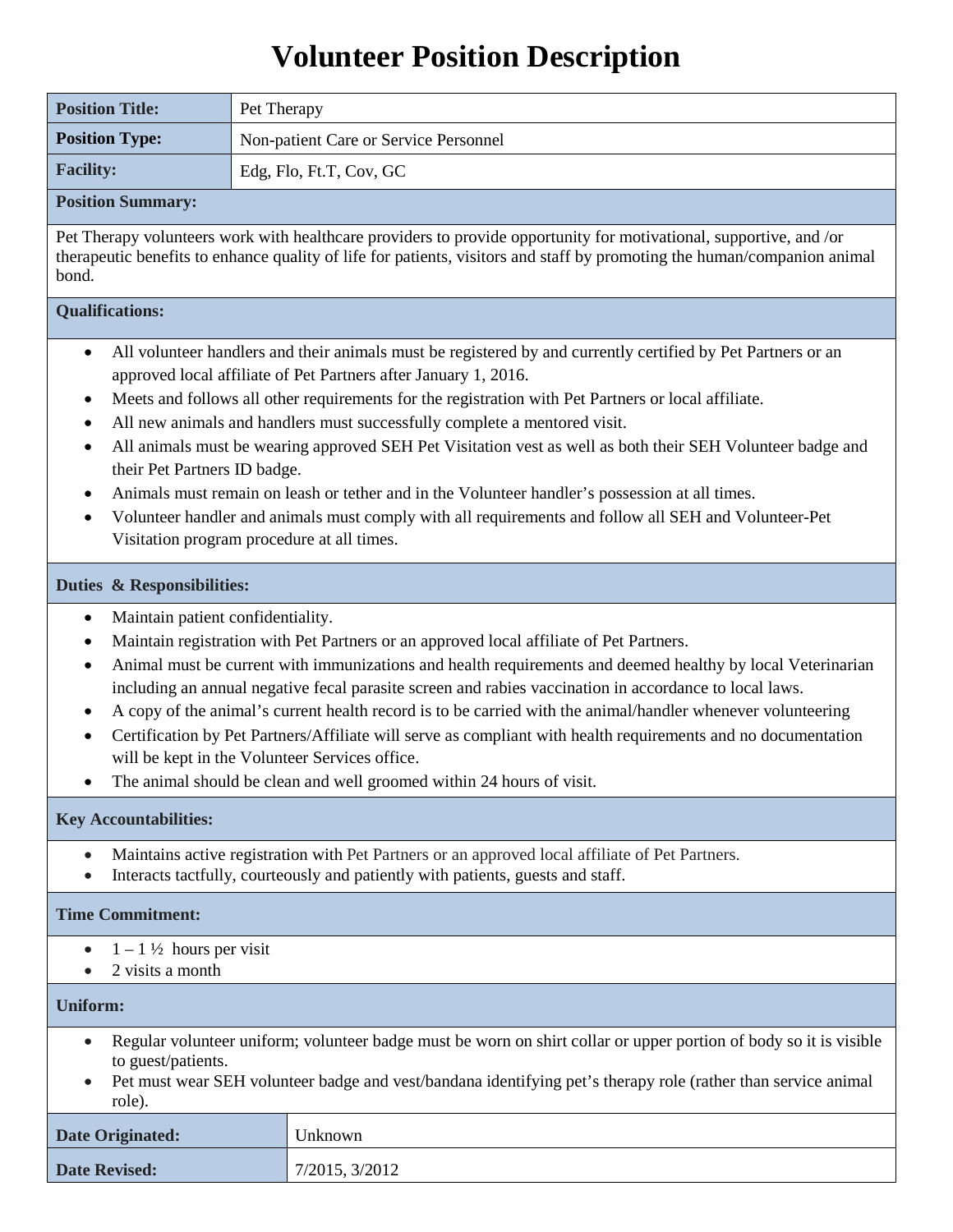| Depart Contact & Phone #:    | EDG-Reina Lonnemann - 301-2140<br>Florence/Grant-Erin Pittman-212-5375<br>Ft. Thomas/Covington-Margie Kuechler- 572-3166  |  |  |
|------------------------------|---------------------------------------------------------------------------------------------------------------------------|--|--|
| <b>Volunteer Supervisor:</b> | EDG-Reina Lonnemann - 301-2140<br>Florence/Grant-Erin Pittman-212-5375<br>Ft. Thomas/Covington- Margie Kuechler- 572-3166 |  |  |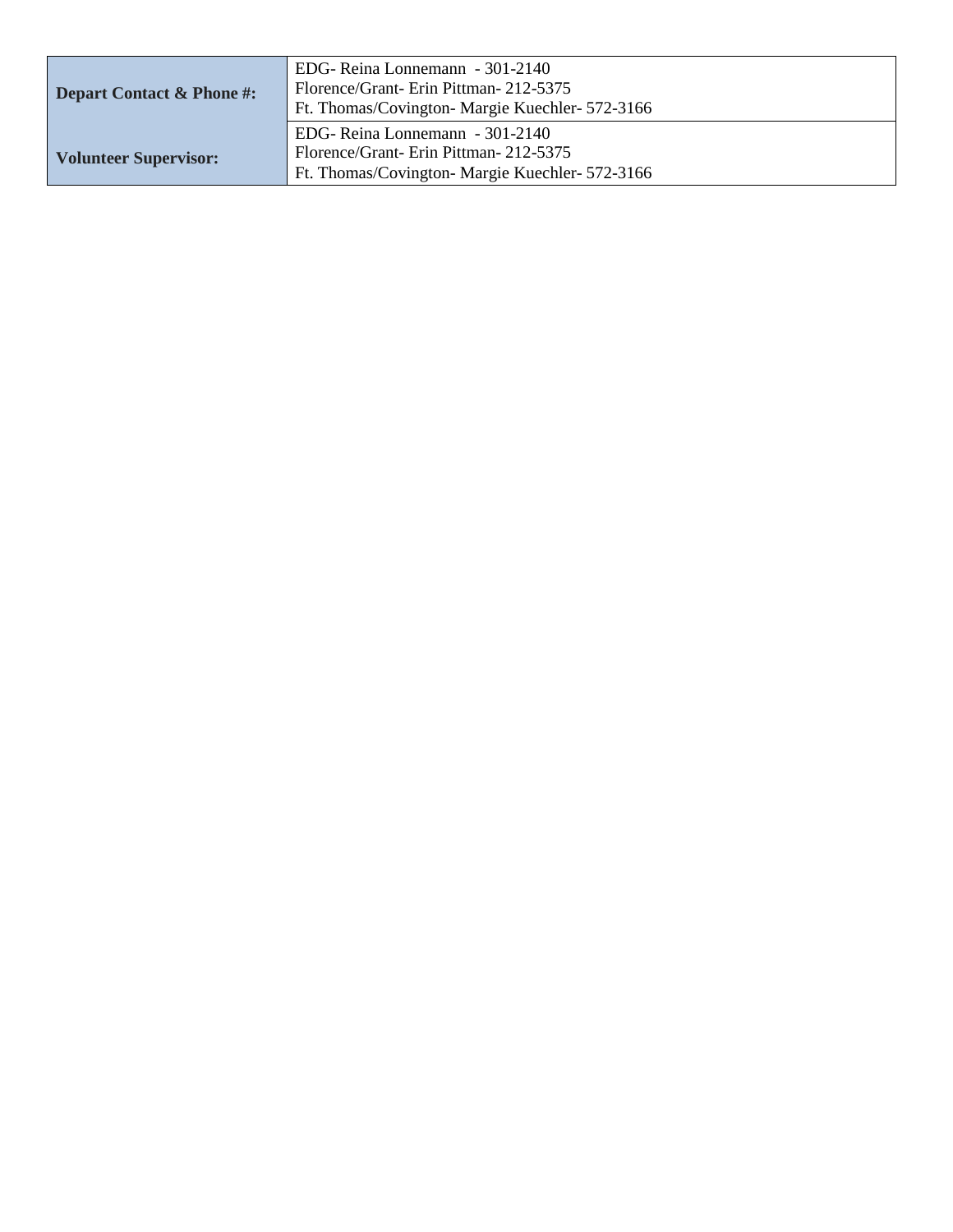#### **Volunteer Position Requirements**

(ADA Checklist)

# **Requirement Codes**

### **FREQUENCY CODES INTENSITY LEVEL**

following letters as defined below.

 $N = Not Required$  (0% of time)  $N = Not Required$  $\mathbf{O} = \text{Occational}$  (5-20% of time)  $\mathbf{L} = \text{Light}$ **M** = Moderate (21-50% of time) **M** = Moderate **E** = Extensive (51% and greater of time) **S** = Significant  $\mathbf{E} =$  Extensive (51% and greater of time)

Defined as the percentage of time this Defined as the level of importance of this particular activity is required in the particular requirement. Used more often<br>performance of the job. Use one of the in lifting, carrying or moving and in the in lifting, carrying or moving and in the "Mental Requirements" section.

# **INTENSITY LEVEL FOR LIFTING AND CARRYING**

**N** = Not Required  $L = Light$  (2 - 7 lbs)  $M = \text{Modern}$  (8 – 24 lbs)  $S =$  Significant  $(25 – 49$  lbs)  $H =$  Heavy (50+ lbs)

| <b>Physical Requirements</b> |
|------------------------------|
|------------------------------|

| <b>Frequency</b> | <b>Intensity</b>    |
|------------------|---------------------|
| Code             | Code                |
| Not Required     |                     |
| Moderate         |                     |
| Extensive        |                     |
| Moderate         |                     |
| Moderate         |                     |
| Not Required     | Not Required        |
| Not Required     | <b>Not Required</b> |
| Not Required     | <b>Not Required</b> |
| Not Required     | <b>Not Required</b> |
| Not Required     |                     |
| Not Required     |                     |
| Not Required     |                     |
|                  | Not Required        |
| Moderate         |                     |
| Moderate         |                     |
| Moderate         |                     |
| Not Required     |                     |
| Not Required     |                     |
| Not Required     |                     |
| Not Required     |                     |
| Not Required     |                     |
| Not Required     |                     |
| Not Required     |                     |
|                  |                     |
|                  |                     |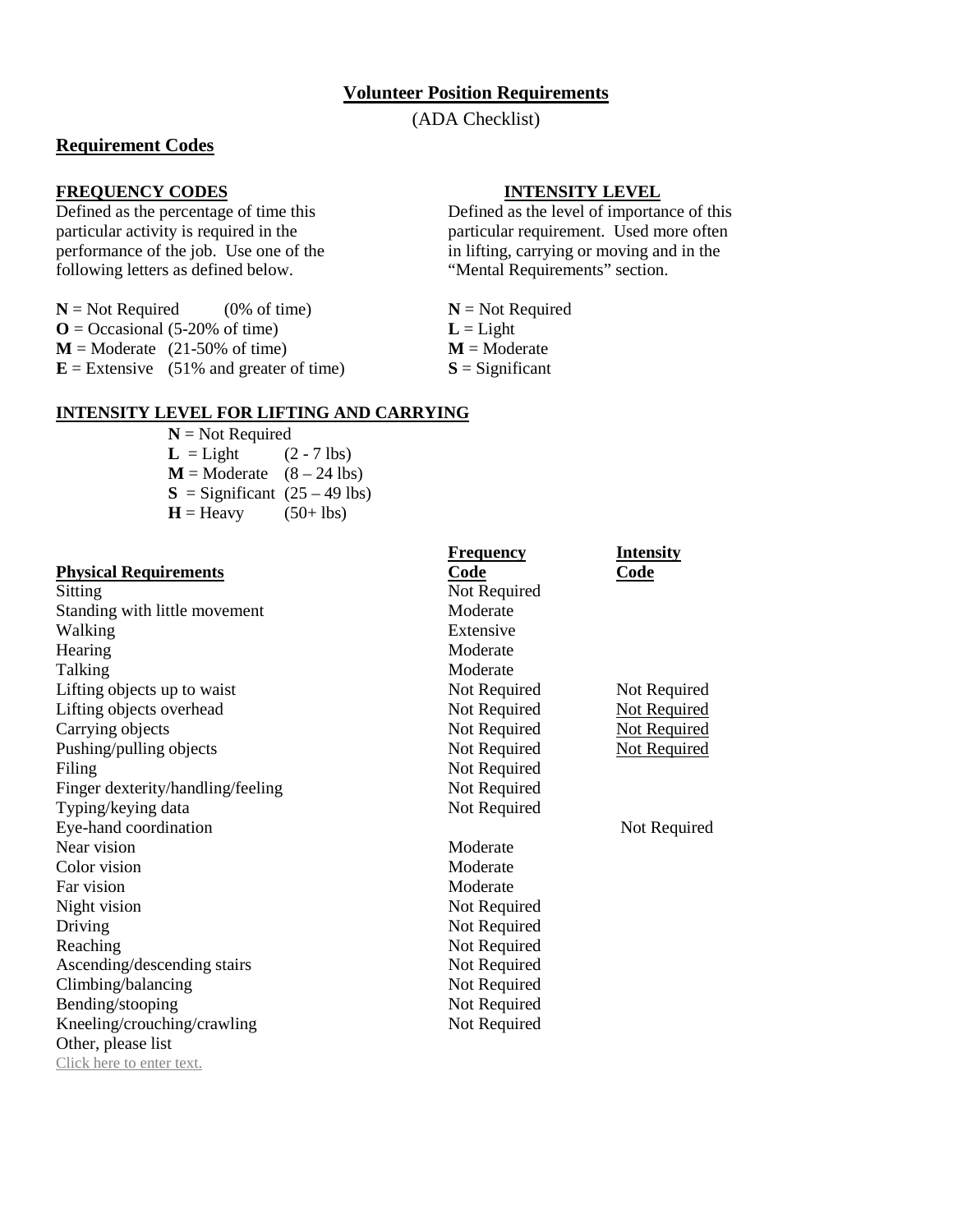# **Volunteer Position Requirements (Cont.)**

|                                                         | Frequency    | <b>Intensity</b> |
|---------------------------------------------------------|--------------|------------------|
| <b>Mental Requirements</b>                              | Code         | Code             |
| Writing                                                 | Occasional   |                  |
| Spelling                                                | Not Required |                  |
| Reading                                                 | Occasional   |                  |
| Remembering                                             |              | Not Required     |
| Recognition/identification                              |              | Not Required     |
| Understanding instructions, information and/or concepts | Occasional   | Light            |
| <b>Math Skills</b>                                      | Not Required | Not Required     |
| Analysis of information                                 | Occasional   | Light            |
| Problem solving                                         | Moderate     | Moderate         |
| Communication instructions, information and/or concepts |              | Light            |
| Decision making                                         |              | Moderate         |
| Learning new tasks                                      |              | Not Required     |
| Drawing                                                 | Not Required | Not Required     |
| Originality/creativity                                  | Not Required | Not Required     |
| Others, please list                                     |              |                  |
| Click here to enter text.                               |              |                  |

| Normal office environment                                          |             |  |
|--------------------------------------------------------------------|-------------|--|
| Patient care areas                                                 | ⊠           |  |
| Medical (non-patient) area                                         | ⊠           |  |
| Alone in department or shift                                       | Ç,          |  |
| Low lighting                                                       | П           |  |
| Low ventilation                                                    | П           |  |
| Tight work space                                                   | $\Box$      |  |
| Potential exposure to disease                                      | $\boxtimes$ |  |
| Potential exposure to chemicals                                    | П           |  |
| High noise levels                                                  | П           |  |
| Potential electrical hazards                                       | П           |  |
| Potential mechanical hazards                                       | $\Box$      |  |
| Potentially dangerous equipment                                    | П           |  |
| Wet environment                                                    | П           |  |
| Heights                                                            | П           |  |
| Outdoors                                                           |             |  |
| Potential exposure to dust/dirt                                    |             |  |
| Other possible safety risks please list: Click here to enter text. |             |  |

| <b>Work Schedule</b>                          | Please place an $(X)$ if these apply to the position |
|-----------------------------------------------|------------------------------------------------------|
| Varying shifts                                |                                                      |
| Overtime work                                 |                                                      |
| Weekend work                                  |                                                      |
| On-Call work                                  |                                                      |
| Travel                                        |                                                      |
| Other, please list: Click here to enter text. |                                                      |

# **Working Condition (Environment) Please check these apply to the position**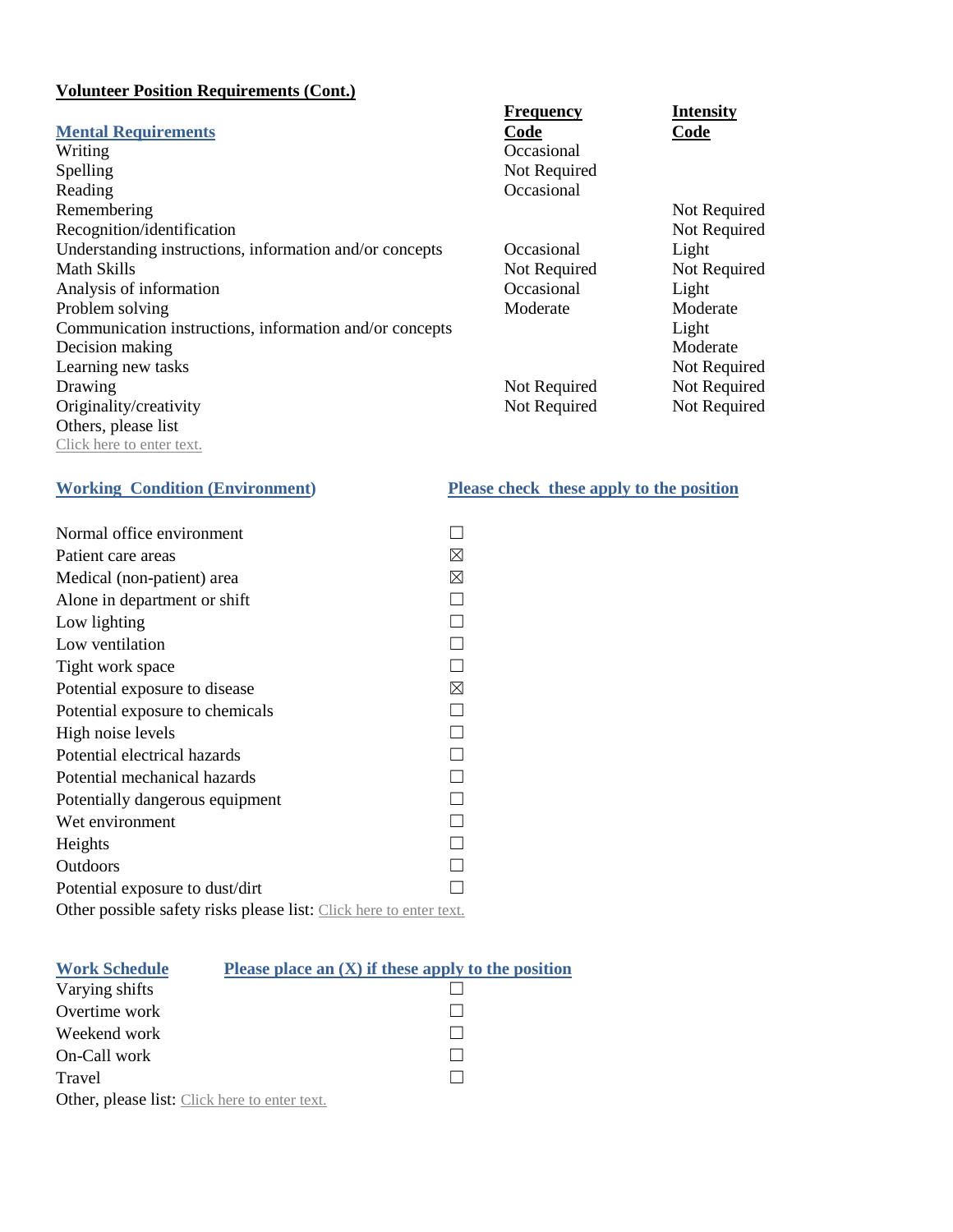# **Working Demands**

Handles highly confidential data  $□$ <br>Productivity demands (identified)  $□$ Productivity demands (identified)  $□$ <br>Accuracy demands (identified)  $□$ Accuracy demands (identified)  $□$ <br>Extended visual concentration  $□$ Extended visual concentration Other, please list: Click here to enter text.

# **Tools, equipment used**

Please list: Click here to enter text.